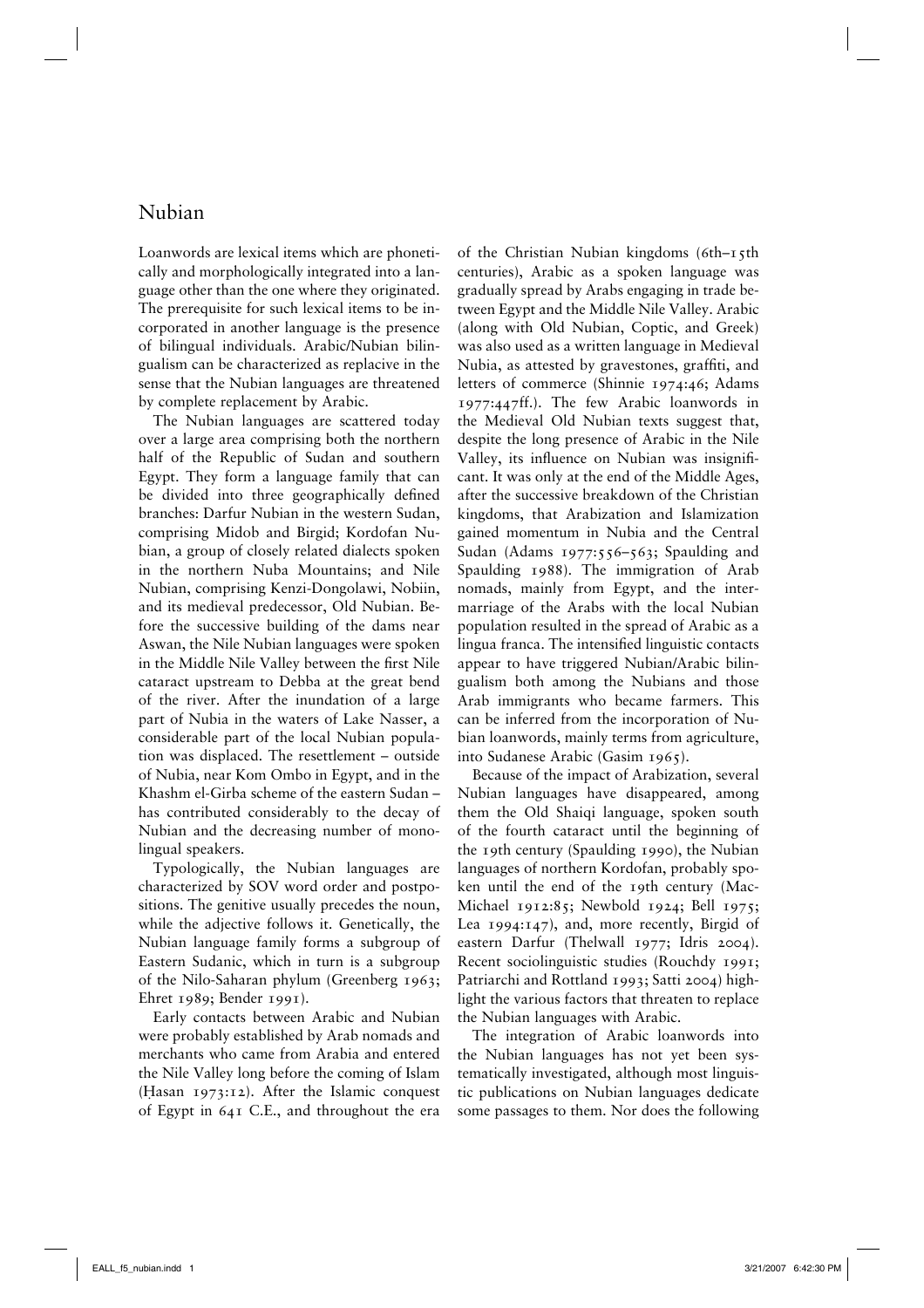N Kom Ombo  $0 - 100$  km  $\left\langle \!\! {\rm \bullet}_{\rm Aswan} \right\rangle$ **EGYPT** Terres KEN 7 **LIBYA** Korosko V. Robert yn de  $\sim$  Wadi Halfa  $\sqrt{\text{BIN}}$  $\overline{\text{NO}}$ DON GKerma Dongola Meroe **CHAD SUDAN** Ed-Debba **Algela** Khartoum **HARAZA** Malha  $Jebel Haraza$ Khashm<br>el-Girba **PARTIES MIDOB**  $K$ ordo $r_a$ ್ಮ<br>ನ **El-Fasher** El-Obeid  $\mathbf{Q}$ **BIRGID** White Nile  $\begin{tabular}{c} $\times$ &   
   
   
   
 KORDOFAN NUBIAN \end{tabular}$ ·<br>Nyala **ETHIOPIA CENTRAL**<br>AFRICAN<br>REPUBLIC

Map 1. Geographical distribution of the Nubian languages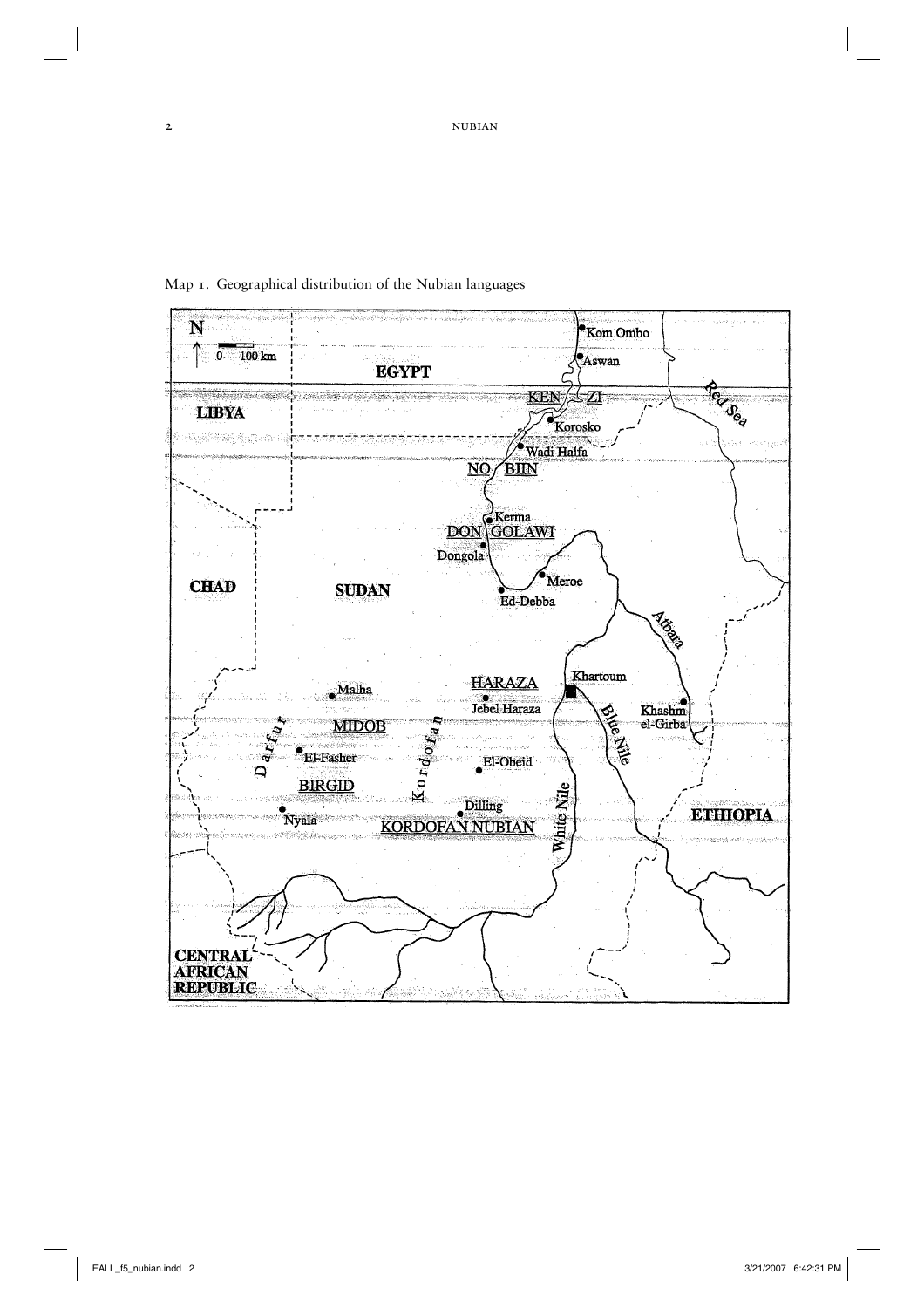discussion exhaust this topic. For example, Arabic stress patterns and their integration into the Nubian phonological system are an interesting but unconsidered problem. The present entry focuses on the Nile Nubian languages, drawing Kenzi data from Massenbach (1933) and Kamil (1937), Dongolawi data from Armbruster (1960), and Nobiin data from Werner  $(1987)$ .

Nobiin is a tone language, distinguishing between a high, a low, and a falling tone. The tones are marked on a vowel by an acute (*á*), grave (*à*), or circumflex (*â*) accent, respectively. In the case of long vowels, which in the Nubian items are represented by doubled vowel signs, only the first vowel receives a tone mark (*áa*). Long vowels in Arabic items, in contrast, are marked by a stroke (*à*).

The source of Arabic loanwords in the various Nubian languages is usually the local Sudan Arabic dialect, rather than Modern Standard/Classical Arabic. This is attested by the following loanwords in Kenzi, which has adopted *huusa* < Sudan Arabic *xùsa*, rather than Classical Arabic *sikkìn* 'knife'; *angaree* < Sudan Arabic *≠angarèb*, rather than *sarìr* 'bed'; *bit-ee*  < northern Sudan Arabic *beyyat*, rather than *bàt* 'to spend the night'. Further evidence is provided by the following phonological characteristics of Sudan Arabic, which are also attested in loanwords integrated in the Nubian languages: (i) the opposition of Classical Arabic *t*/*µ* and *d*/*≈* is neutralized in favor of the dental plosives *t*/*d*, respectively; (ii) Classical Arabic *q*  is realized as *g* or sometimes even as *ÿ*; (iii) the voiced palatal plosive *j* may by replaced by the voiced alveolar plosive *d*, e.g. *deeš* < *jèš* 'army'; (iv) final consonant clusters in syllables of the type CVCC are often simplified by inserting an epenthetic vowel; (v) the short central low vowel *a* is realized as front mid vowel [Æ] if it occurs in an open syllable and if the vowel of the following syllable is *i* or *ii* (Reichmuth 1983:58); in loanwords  $[\varepsilon]$  is therefore often rendered by *e*, *dérís, dérs* < *dars* 'lesson'; *jediid*  < *jadìd* 'new'.

Arabic loanwords are phonetically adapted to the Nubian phonological system. Because of the increasing knowledge of and proficiency in speaking Arabic, loanwords may preserve some of the characteristic Arabic segments or structures, thus enlarging and modifying the original Nubian phonological system. The following examples consider only those Sudan Arabic consonants which are foreign to the Nubian language, the data being drawn from Dongolawi. The emphatic consonants *†, ∂, ß, Ω* are replaced by their nonemphatic counterparts *t, d, s, z: tabbaah* < *†abbàx* 'cook [noun]'; *fuuta*  < *fù†a* 'towel'; *daruuri* < *∂arùrì* 'necessary'; *haadir < hādir* 'ready'; *seed < sēd* 'hunting'; *halaas* < *xalàß* 'finished'; *zarif* < *Ωarf* 'envelope'; *naazir*  < *nàΩir* 'superintendent'. The voiced alveolar fricative *z* is not an original consonant of the Nubian phoneme system, but, as the examples show, it is admitted in loanwords. The voiced velar fricative *ÿ* is replaced by the voiced velar plosive *g*: *garib* < *ÿarb* 'west', *gulgul* < *ÿulÿul* 'cottonseed'. The voiced pharyngeal fricative *≠* is usually deleted: *adu* < *≠aduww* 'enemy'; *arbaiin* < *±arba≠ìn* 'forty'; *šema* < *šam≠*, *šama≠* 'wax'. The voiceless velar and pharyngeal fricatives *x* and *h* are replaced by the voiceless glottal *h*, which is a marginal consonant phoneme in the Nile Nubian languages: *habar* < *xabar* 'news', *washaan* < *wasxàn* 'dirty', *haal* < *™àl* 'state', *ahsen* < *±a™san* 'better', *Saaleh* < *Íàli™* [proper name]. In final position, *h* may be deleted: *faala* < *fàli™* 'skillful'. Originally, in the Nubian languages, the lateral *l* and the vibrant *r* were not admitted in initial position. In loanwords, however, they do occur there: *lijaam* < *lijàm* 'bridle', *rukun < rukn* 'corner'.

The syllable structure in Nubian is CVC, i.e. consonant clusters in word-initial and final position are not admitted. This explains why the CVCC structure of (Sudan) Arabic words is changed to CVCCV or CVCVC when they are integrated into a Nubian language. In Kenzi the structure CVCC*i* is chosen if the Arabic CC cluster consists of geminates: *kummi* < *kumm* 'sleeve', *bunni* < *bunn* 'coffee', *hajji* < *™àjj* 'pilgrim', *šarri* < *šarr* 'evil'. The structure CVCVC is chosen if the final Arabic CC cluster is represented by different consonants: *darub* < *darb* 'path, road', *fejir* < *fajr* 'dawn', *sahal* < *sahl* 'easy'. The change from Arabic CVCC > CVCVC is also attested in Nobiin. There are often two versions of the loanwords, however, which indicates that the Arabic CC cluster may be retained, although it does not conform to the canonical Nubian syllable structure: *áríš* < *≠arš*  'roof'; *dérís, dérs* < *dars* 'lesson'; *ésím, ésm* < *ism* 'name'; *másír, másr < maßr* 'Egypt; Cairo'.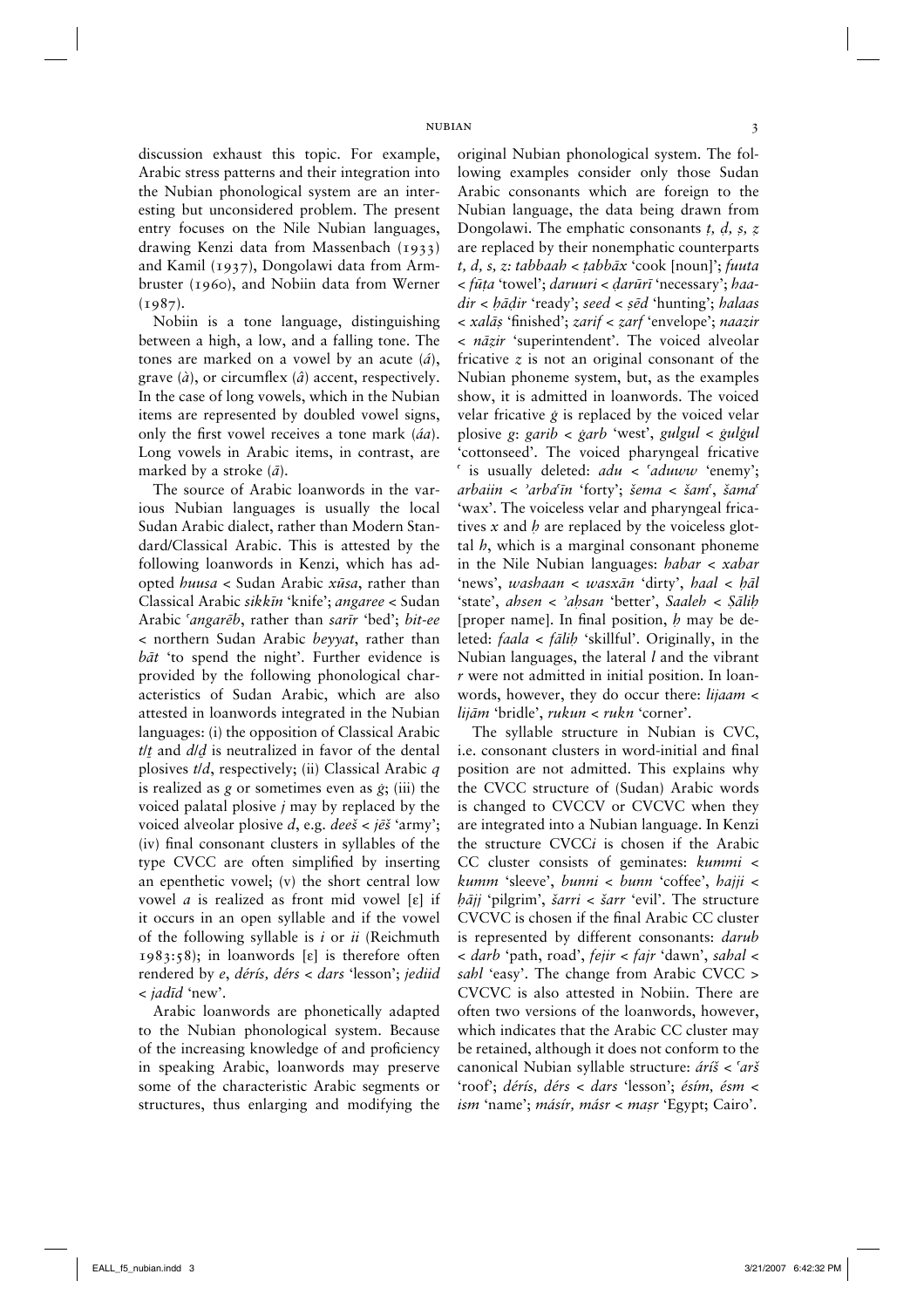As for the morphological integration of Arabic loanwords, the data show that Nubian grammatical suffixes are attached to these loanwords*.* In Nobiin, for instance, consonant-final nouns take the low tone plural suffix -*ìi*, which lowers all tone(s) of the singular form: *báhár*  [sg.], *bàhàrìi* [pl.] < *ba™r* 'river; Nile'; *dérís*  [sg.], *dèrsìi* [pl.] < *dars* 'lesson'; *dùkkáan* [sg.], *dùkkàanìi* [pl.] < *dukkàn* 'shop'; *féjír* [sg.], *fèjrìi* [pl.] < *fajr* 'dawn'. Nouns ending in the Arabic feminine suffix -*a* are pluralized by the low-tone suffix -*ncìi*, which lengthens the final -*a* and lowers all preceding tones: *šèbèká* [sg.], *šèbèkàancìi* [sg.] < *šabaka* 'net'; *tàagyá* [sg.], *tàagyàancìi* [sg.] < *†àgiyya* 'skull cap'; *mèdrèsá*  [sg.], *mèdrèsàancìi* [sg.] < *madrasa* 'school'. Less frequently, a loanword, whether consonant-final or vowel-final, takes the plural suffix -*gúu* or -*ríi*. These suffixes lower the preceding tone as well: *áadèm* [sg.], *àadèmríi* [pl.] < ±*àdamì* 'person'; *jèeb* [sg.], *jèeppúu* (< *jèeb-gúu*) [pl.] < *jìb* 'pocket'; *sèmàa* [sg.], *sèmàagúu* [pl.] 'sky' < *samà±*. The Dongolawi postposition -*gi* marks adverbs of time. It is attached to loanwords from Arabic: *baad-ki* < *ba≠d* 'after', *kulyoom-gi* < *kull yom* 'every day', *abadan-gi* < *±abadan* 'never'.

In Kenzi-Dongolawi, verbs based on loanwords from Arabic are formed by the auxiliary -*e,* -*ee* 'to say'. The loanword preceding -*e,* -*ee*  is not necessarily a verb; its main function is to provide the lexical information, whereas -*e,* -*ee*  is inflected, providing the grammatical information. This composite mode of verb formation is well known from the Saharan languages (Crass and Jakobi 2000:21), as well as from several Semitic and Cushitic languages of Ethiopia (Armbruster 1960, Secs. 226–233, 234–237). Examples from Kenzi: *barg-ee* 'flash' < *barg*  'lightning', *lezm-ee* 'to be necessary' < *làzim*  'necessary'; examples from Dongolawi: *harb-ee* < *xarab* 'to destroy', *gaabil-ee* < *gàbal* 'to meet', *šekkir-ee* < *itšakkar* 'to thank'. The last items attest that the prefix *it-* is deleted when such an Arabic verb stem is borrowed into Dongolawi (Armbruster 1960, Sec. 365). In Nobiin, however, this auxiliary construction does not exist. The data in Werner's vocabulary (1987:338– 383) suggest that a loan verb functions as a base to which the inflection suffix -*ir,* -*il* is attached (only 1st pers. sg. present is attested). The loan verbs are integrated into one of the three tone classes typical of Nobiin verbs (Werner 1987:141–145): Class 1: low-low; Class 2: (high-) high-low; Class 3: (low-) low-high, realized in pausa as (low-) low-high-low. Examples of this are: *féttíš-ìr* (Class 2) < *fattaš* 'to look for'; *gárb-ìr* (Class 2) *< ÿarbal* 'to sift'; *sàfàrîr* (Class 3) < *sàfar* 'to travel'; *sàll-îr* (Class 3) < *ßallà* 'to pray'. The loanwords exhibiting the stative extension -*fii* are morphologically treated like a Nubian verb, which is required to appear in the 'a-form' (Werner  $1987:167-170$ ): *sàkàn-á-fìir* < *sakan* 'to dwell', *sùum-á-fìil* < *ßòm* 'fast [noun]'. The tone patterns of these verbs correspond to Class 3.

The preceding sections show that the loanwords come from a wide range of semantic domains. It should be pointed out that a substantial portion of the loanword vocabulary is borrowed from the Islamic domain, such as Dongolawi *jaama* < *jàmi≠* 'mosque', *ham dee* < *™amad* 'to praise (God)', *halwa* < *xalwa*  '*Qur±àn* school'. The loanwords comprise all word classes, such as nouns and verbs, adjectives, and numerals. To these may be added discourse markers (such as Dongolawi *bes* < *bas* 'only, just', *halaas* < *xalàß* 'finally') and conjunctions (*illa* < *±illà* 'except that', *laakin* < *làkin* 'but', *wala . . . wala* < *walà . . . walà* 'neither *. . .* nor'). The loanwords are not restricted to the cultural lexicon but may exist side by side with or even replace Nubian core vocabulary, such as Dongolawi *eer* and *jediid* < *jadìd*  'new'; *kal* and *akil* < *±akl* 'food'; Nobiin *gèm* and *sènà* < *sana* 'year'; *shírá™* and *tùrbá* < *turba*  'grave'.

Bibliographical references

- Adams, William Y. 1977. *Nubia: Corridor to Africa*. London: A. Lane.
- Armbruster, Charles Hubert. 1960. *Dongolese Nubian: A grammar.* Cambridge: Cambridge University Press.
- Bell, Herman. 1975. "Documentary evidence on the Harāza Nubian language". *Sudan Notes and Records* 56.1–35.
- Bender, Lionel M. 1991. "Sub-classification of Nilo-Saharan". *Proceedings of the Fourth Nilo-Saharan Conference Bayreuth, Aug. 30–Sep. 2, 1989,* ed. M. Lionel Bender, 1–35. Hamburg: H. Buske.
- Crass, Joachim and Angelika Jakobi. 2000. "Der Kube-Dialekt des Beria (Zaghawa) im Tschad: Eine erste Skizze". *Afrika und Übersee* 83.3–46.
- Gasim, Awn al-Sharif. 1965. "Some aspects of Sudanese colloquial Arabic". *Sudan Notes and Records* 46.40–49.
- Greenberg, Joseph H. 1963. *The languages of Africa*. Bloomington: Indiana University; The Hague: Mouton.